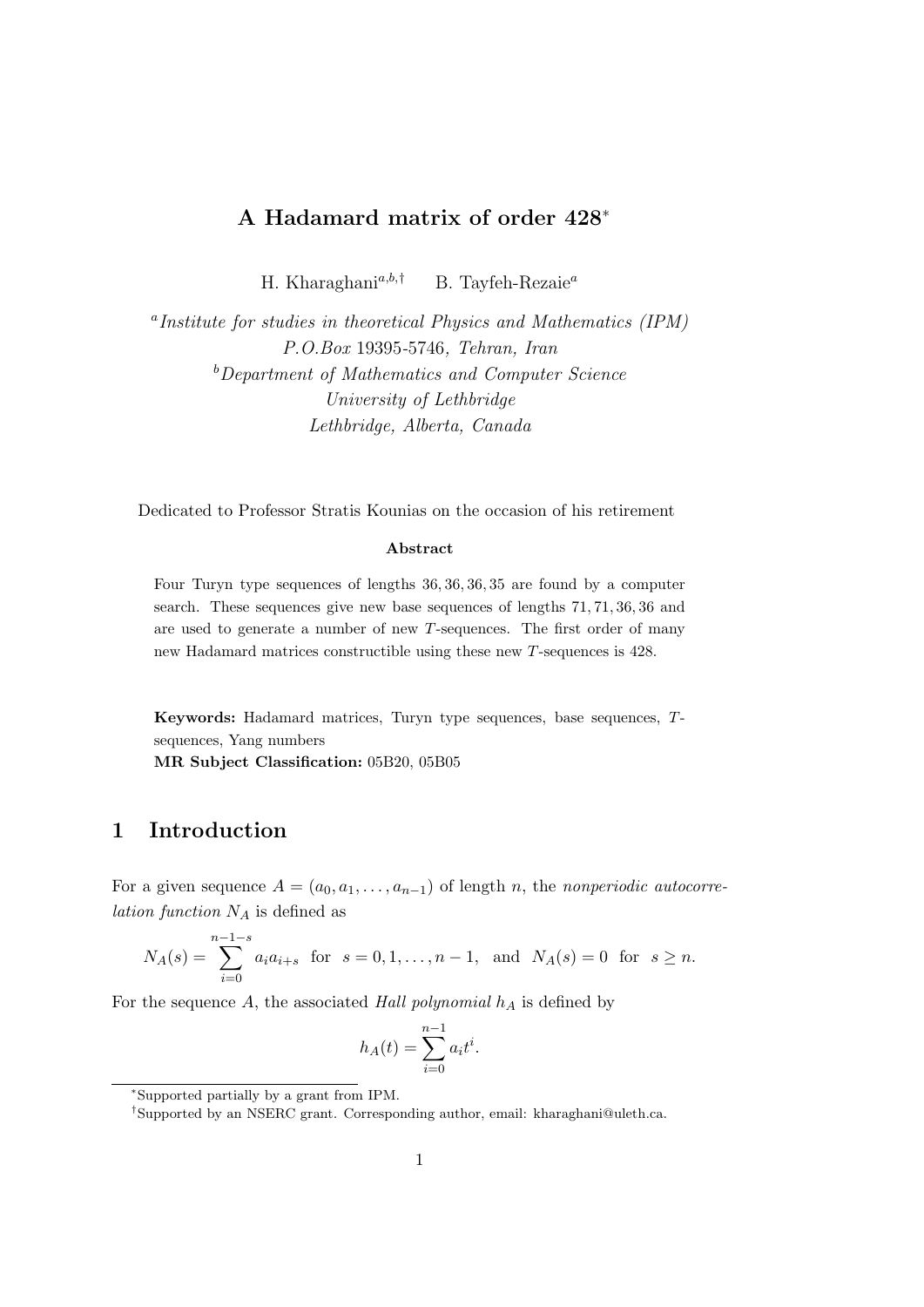We further associate the real function  $f_A$  defined by  $f_A(\theta) = |h_A(e^{i\theta})|^2$ . Note that  $f_A$  is a nonnegative periodic function with a period  $2\pi$ . Furthermore, it is easy to see that

$$
f_A(\theta) = N_A(0) + 2 \sum_{j=1}^{n-1} N_A(j) \cos j\theta,
$$
 (1)

(and thus  $f_A(2\pi - \theta) = f_A(\theta)$ ).

Four  $(-1, 1)$  sequences A, B, C, D of lengths  $n + p$ ,  $n + p$ ,  $n$ ,  $n$  are called base sequences if

$$
(N_A + N_B + N_C + N_D)(s) = 0
$$
, for  $s \ge 1$ .

Four  $(0, \pm 1)$  sequences A, B, C, D of length n are called T-sequences if

$$
(N_A + N_B + N_C + N_D)(s) = 0
$$
, for  $s \ge 1$ ,

and in each position exactly one of the entries of A, B, C, D is nonzero.

If A, B, C, D are base sequences of lengths  $n+p$ ,  $n+p$ , n, n, then the sequences  $\left(\frac{1}{2}\right)$  $\frac{1}{2}(A+B), 0_n), (\frac{1}{2})$  $\frac{1}{2}(A-B), 0_n), (0_{n+p}, \frac{1}{2})$  $(\frac{1}{2}(C+D)), (\overline{0}_{n+p}, \frac{1}{2})$  $(\frac{1}{2}(C-D))$ , where  $0_m$  denotes a sequence of zero entries of length m, form T-sequences of length  $2n + p$ . T-sequences of length n can be used to construct Hadamard matrices of order 4n. The standard procedure is to start with T-sequences  $T_1$ ,  $T_2$ ,  $T_3$ ,  $T_4$  of length n. To each sequence  $T_i$ , there corresponds a circulant matrix with the entries of  $T_i$  as its first row, denoted by the same notation  $T_i$ . Let

$$
A_1 = T_1 + T_2 + T_3 + T_4,
$$
  
\n
$$
A_2 = -T_1 + T_2 + T_3 - T_4,
$$
  
\n
$$
A_3 = -T_1 - T_2 + T_3 + T_4,
$$
  
\n
$$
A_4 = -T_1 + T_2 - T_3 + T_4.
$$

Then the matrix

$$
H = \begin{pmatrix} A_1 & A_2R & A_3R & A_4R \\ -A_2R & A_1 & A_4^tR & -A_3^tR \\ -A_3R & -A_4^tR & A_1 & A_2^tR \\ -A_4R & A_3^tR & -A_2^tR & A_1 \end{pmatrix},
$$

where  $R$  is the back diagonal identity matrix of order  $n$ , is a Hadamard matrix of order 4n. For more information on sequences, we refer the reader to [2, 7].

Four  $(-1,1)$  sequences X, Y, Z, W of lengths n, n, n, n – 1 are said to be of Turyn type if

$$
(N_X + N_Y + 2N_Z + 2N_W)(s) = 0, \text{ for } s \ge 1.
$$
 (2)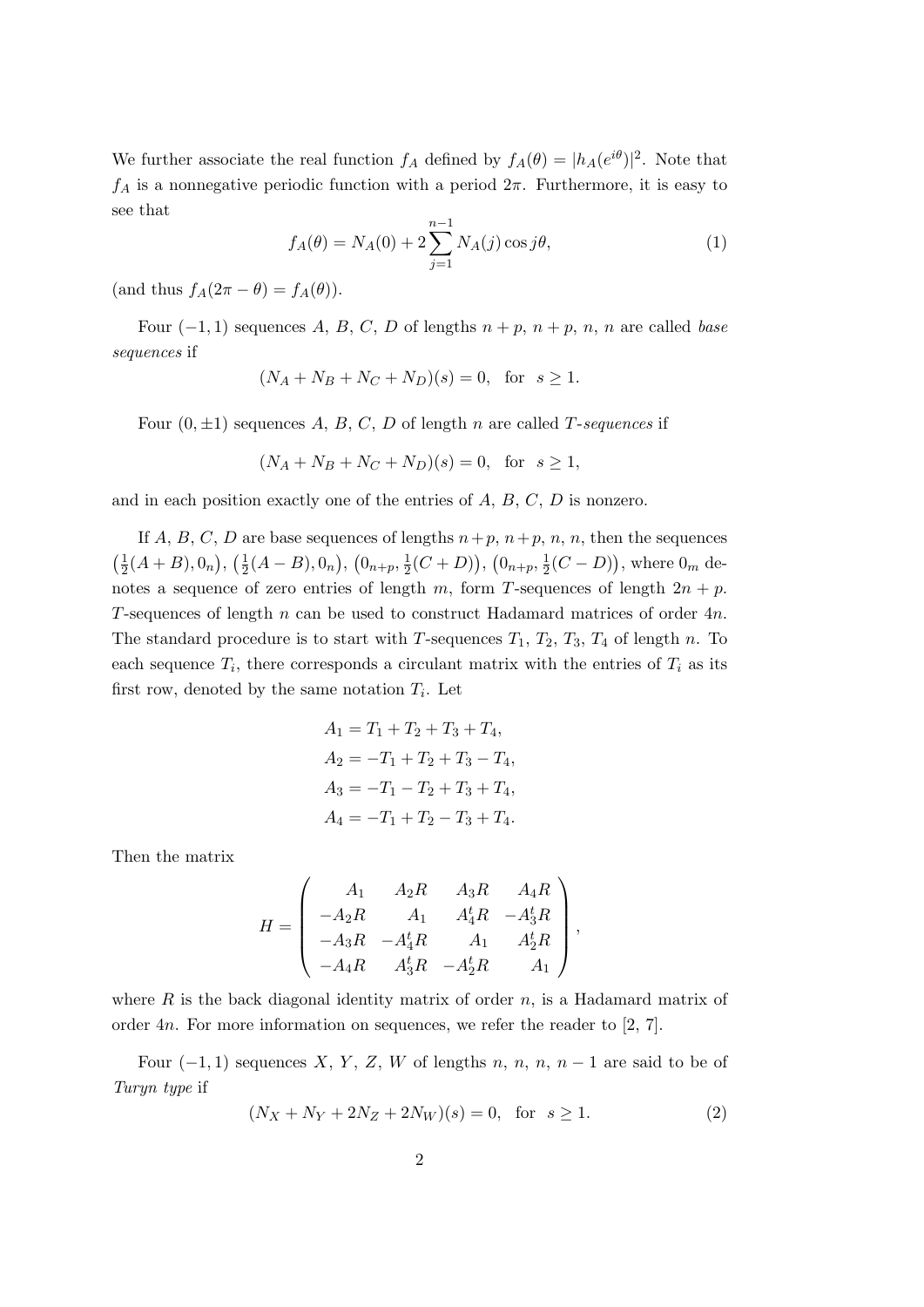Turyn in his 1974 monumental paper [8] proved the following result.

**Theorem 1** [8] If X, Y, Z, W are Turyn type sequences of lengths n, n, n, n – 1, then the sequences  $A = (Z, W), B = (Z, -W), C = X, D = Y$  are base sequences of lengths  $2n − 1$ ,  $2n − 1$ ,  $n$ ,  $n$ .

This theorem shows that Turyn type sequences of lengths n, n, n, n − 1 can be used to find T-sequences of length  $3n - 1$  and thus Hadamard matrices of order  $4(3n-1)$ . Turyn [8] found these sequences for  $n = 4, 6, 8$ . By a computer search Turyn type sequences for  $n = 10, 12, \ldots, 24$  were constructed in [4]. Kounias and Sotirakoglou complemented the result of [4] and found Turyn type sequences for  $n = 26, 28, 30, 32, 34$  in [5]. In this paper, we construct Turyn type sequences for  $n = 36$ . This results in a number of new T-sequences. As a consequence we have a large number of new Hadamard matrices with the first one being of order 428. This is the smallest order for which the Hadamard determinant conjecture was not known to be true. Historically, the previously unknown case was order 268 which was constructed by Sawade in [6] by a computer search some twenty years ago.

## 2 Facts on Turyn type sequences

In this section we mention all those properties that we use to speed up our search for Turyn type sequences. In what follows  $X = (x_0, \ldots, x_{35}), Y = (y_0, \ldots, y_{35}),$  $Z = (z_0, \ldots, z_{35}), W = (w_0, \ldots, w_{34})$  are Turyn type sequences of lengths n, n, n,  $n-1$ . One of the most important properties of these sequences is stated in the following theorem.

**Theorem 2** [3, 4] n is even and for  $i = 1, 2, \ldots, n-2$ , we have

$$
x_i x_{n-1-i} + y_i y_{n-1-i} = 0.
$$

If x, y, z, w are the sums of the entries of X, Y, Z, W, respectively, then we have

$$
x^2 + y^2 + 2z^2 + 2w^2 = 214.
$$

The assumption

$$
(N_X + N_Y + 2N_Z + 2N_W)(s) = 0
$$
, for  $s \ge 1$ ,

and (1) leads to the very useful identity

$$
(f_X + f_Y + 2f_Z + 2f_W)(\theta) = 6n - 2, \text{ for all } \theta.
$$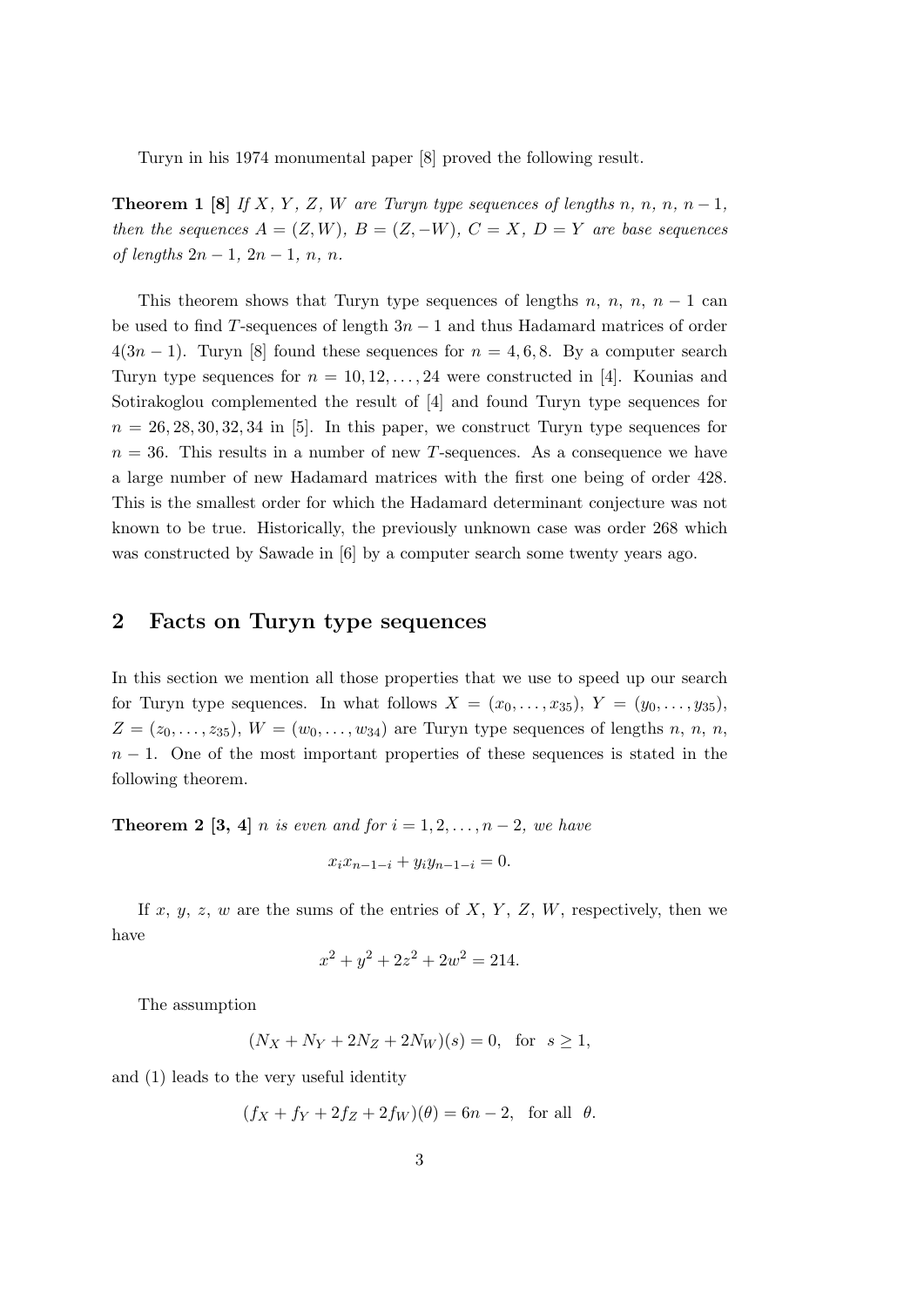This identity restricts the values attained by each of  $f_X(\theta)$ ,  $f_Y(\theta)$ ,  $2f_Z(\theta)$ ,  $2f_W(\theta)$ , and their partial sums. It is a standard technique to use this identity to eliminate improper sequences and it has been used extensively in the search for Williamson and similar orthogonal matrices.

The following presetting of some entries is possible. We may assume that the first entry in each of the sequences is 1 by multiplying any sequence by a minus, if necessary. We may also take the last entry of  $Z$  to be 1. This follows from the fact that if the odd indexed entries of all sequences are negated simultaneously, then the new sequences remain Turyn type. This and (2) applied at  $s = n - 1$  show that  $x_{n-1} = y_{n-1} = -1$ . Let i be the least number such that  $x_i = x_{n-1-i}$ . Then we may let  $x_i = x_{n-1-i} = 1$  by reversing and then multiplying X by  $-1$ , if necessary. The same argument applies to  $Y$ . In fact, by applying Theorem 2, we can assume that  $x_1 = x_{n-2} = 1$ . Now let i be the least number such that  $z_i \neq z_{n-1-i}$ . Then we can take  $z_i = -z_{n-1-i} = 1$  by reversing Z, if necessary. Finally, let  $i < \frac{n}{2} - 1$  be the least number such that  $w_i = -w_{n-2}w_{n-2-i}$ . Then we may take  $w_i = -w_{n-2}w_{n-2-i} = 1$ by reversing W, if necessary, and then multiplying it by  $-1$ , if necessary.

### 3 The search

In this section we describe our search method to find Turyn type sequences  $X =$  $(x_0, \ldots, x_{35}), Y = (y_0, \ldots, y_{35}), Z = (z_0, \ldots, z_{35}), W = (w_0, \ldots, w_{34})$  of lengths 36, 36, 36, 35. For convenience, we append  $W$  with a zero to make it of length 36.

We first find and retain, by implementing the properties developed in the previous section, all partial sequences  $X^* = (x_0, ..., x_5, *, *, ..., *, x_{30}, ..., x_{35}), Y^* =$  $(y_0, \ldots, y_5, \ast, \ast, \ldots, \ast, y_{30}, \ldots, y_{35}), Z^* = (z_0, \ldots, z_5, \ast, \ast, \ldots, \ast, z_{30}, \ldots, z_{35}), W^* =$  $(w_0, \ldots, w_5, \ast, \ast, \ldots, \ast, w_{30}, \ldots, w_{34}, 0)$  for which

$$
(N_{X^*} + N_{Y^*} + 2N_{Z^*} + 2N_{W^*})(s) = 0
$$
, for  $s \ge 30$ .

For our purpose, the choice of 12 entries in each sequence is the best possible to maintain a feasible number of cases. There are 1, 911, 620 solutions in total. The set  $S$  of all of these solutions will form an input data file for the algorithm. Now we describe the algorithm.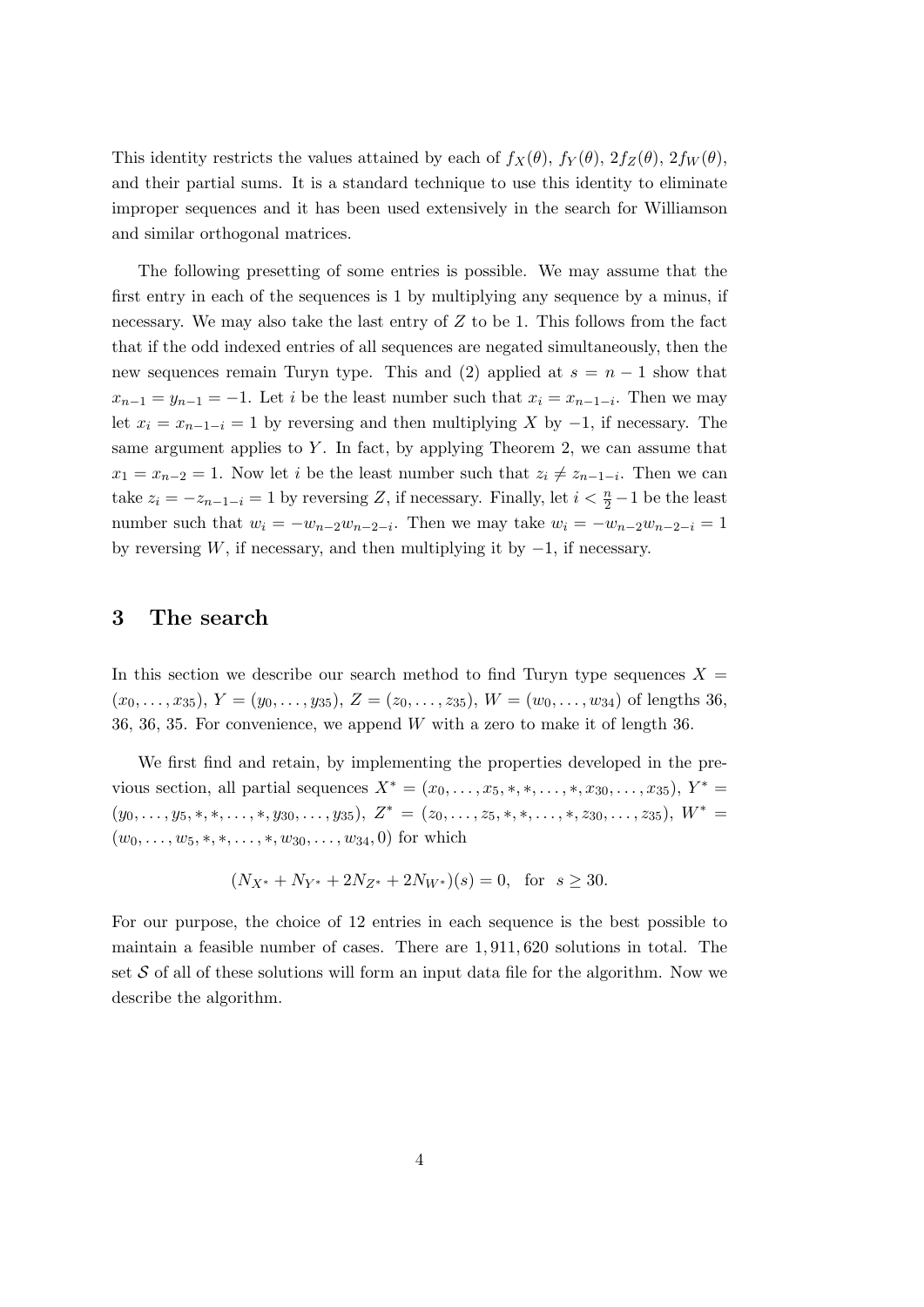### The Algorithm

1. We select  $x, y, z, w$  such that

$$
x^2 + y^2 + 2z^2 + 2w^2 = 214.
$$

- 2. We generate all sequences  $Z$  with the sum of entries equal to  $z$  and for which  $f_Z(\theta) \le 107$  for all  $\theta \in {\frac{j\pi}{100} | j = 1, 2, ..., 100}$ . We generate and save proper sequences according to their identical first and last six entries. We do the same for the sequences  $W$  with the sum  $w$ .
- 3. Choose a solution  $\{X^*, Y^*, Z^*, W^*\}$  in S. Let Z and W be those sequences Z and W found in Step 2 whose first and last six entries are identical to the first and last six entries of  $Z^*$  and  $W^*$ , respectively. For any  $Z \in \mathcal{Z}$  and  $W \in \mathcal{W}$  for which  $f_Z(\theta) + f_W(\theta) \le 107$  for all  $\theta \in \{\frac{j\pi}{100} \mid j = 1, 2, \dots, 100\}$ , we proceed to fill in partial sequences  $X^*$  and  $Y^*$  step by step, using the crucial Theorem 2 and the identity  $(2)$ , to find appropriate sequences X and Y: we already have the first and the last six entries of X and Y. So, we first find  $x_6, x_{29}, y_6, y_{29}$ by applying (2) at  $s = 29$  and noting that  $x_6x_{29} + y_6y_{29} = 0$  and continue by a backtracking procedure till the appropriate sequences X and Y are found. The implementation of the backtracking procedure involves an effective use of Theorem 2 and the requirement in Step 1 that the sums of entries of  $X$  and  $Y$ are  $\pm x$  and  $\pm y$ , respectively, to truncate many branches in the backtracking trail. The procedure may terminate with no solution found. We repeat this step for every quadruple set of sequences in  $S$  till a solution is found. In case that there is no solution, the algorithm continues from Step 1.

We implemented the algorithm on a cluster of sixteen 2.6 GHz PCs with  $x = 0$ ,  $y = 6$ ,  $z = 8$  and  $w = 5$  and found the following solution after about 12 hours of computations.

 $X = (+ + + - - - - + + - - + - - - - - + + + + + + - + + + + - - - - - + + -).$  $Y = (+ - + + + + + - - + - + - - + + - - + + + + + - + + + + - - - + + + -).$  $Z = (+ - + + + + + - + - - + + + + + - + + + - - + + + + - + - + - - + +).$  $W = (+ + + - - - - - - + + - - + - + + + - - - + - + + + + - + + + - +).$ 

The following result is now immediate from Theorem 1.

Theorem 3 There are base sequences of lengths 71, 71, 36, 36 and therefore Tsequences of length 107.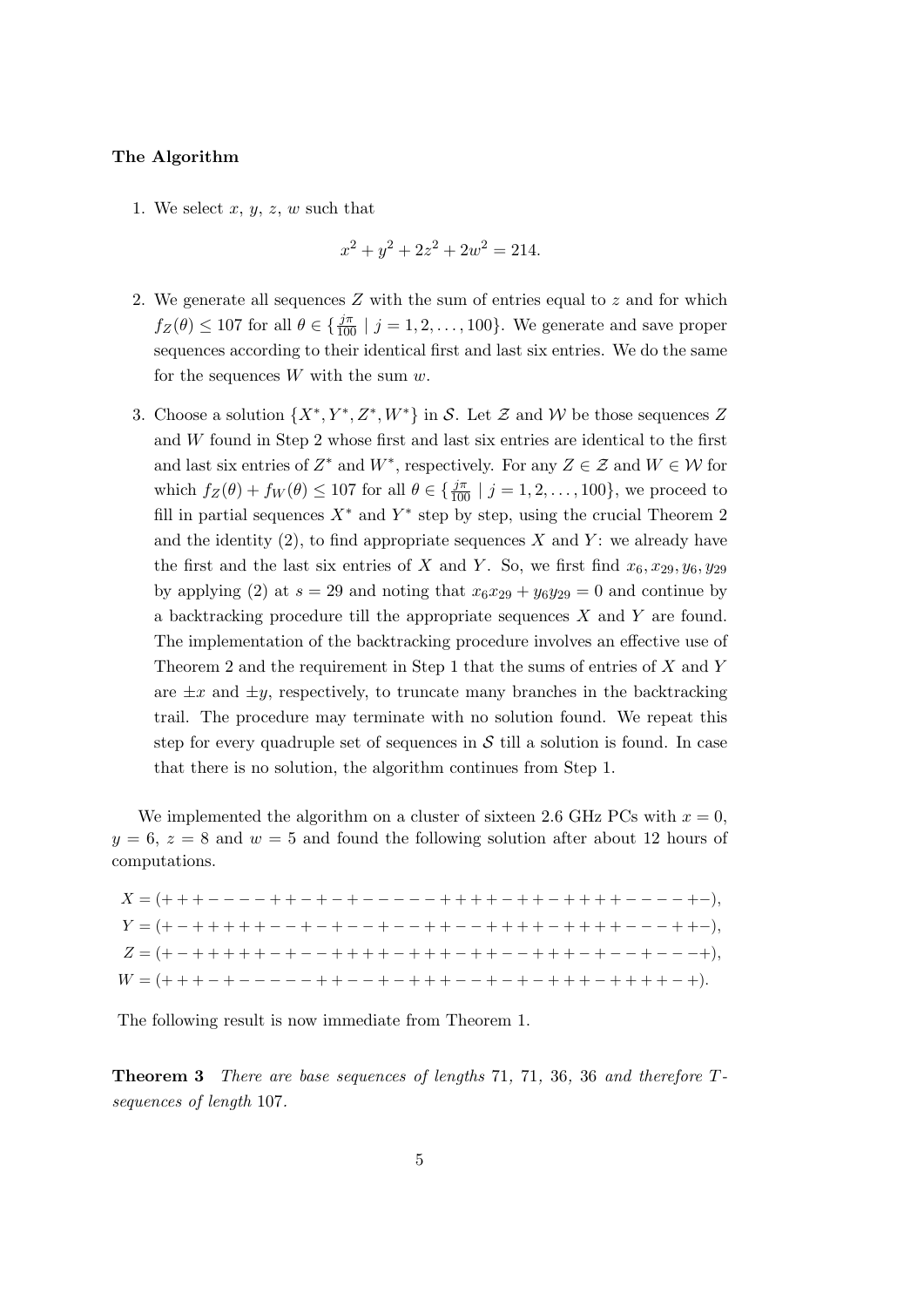Corollary 1 There is a Hadamard matrix of order 428.

The matrix is available electronically at math.ipm.ac.ir/tayfeh-r/research.htm.

## 4 Some applications

In this section we combine some well known results with the base sequences found in the previous section to generate some new Hadamard matrices.

**Theorem 4 [7]** If there are base sequences of lengths  $n + p$ ,  $n + p$ ,  $n$ ,  $n$  and y is a Yang number, then there are T-sequences of length  $y(2n + p)$ .

According to [7, page 482], Yang numbers are known for  $y \in \{3, 5, \ldots, 33, 37, 39, \ldots\}$ 41, 45, 49, 51, 53, 57, 59, 61, 65, 81} and all  $y = 2g + 1 > 81$ , where  $g = 2^{a}10^{b}26^{c}$  $(a, b, c$  nonnegative integers) is a Golay number. Using these results and the new base sequences obtained in the previous section, we get  $T$ -sequences of length  $107y$ , where  $y$  is a Yang number. Most of these  $T$ -sequences seem to be new.

It is well known that  $T$ -sequences of length  $n$  can be used to generate orthogonal designs  $OD(4n; n, n, n, n)$ ,  $OD(20n; 5n, 5n, 5n, 5n)$  and  $OD(36n; 9n, 9n, 9n, 9n)$ , see [7] for definitions and details. Therefore, there are  $OD(428y; 107y, 107y, 107y)$ ,  $OD(2140y; 535y, 535y, 535y, 535y)$  and  $OD(3852y; 963y, 963y, 963y, 963y)$ , where y is a Yang number. Finally, we deduce the existence of Hadamard matrices of orders  $428yw$ ,  $2140yw$  and  $3852yw$ , where y is a Yang number and w is the order of Williamson type matrices. Consequently, a large number of Hadamard matrices of new orders are obtained including those of orders  $4n$  for  $n \in \{107, 749, 1177, 2033,$ 2461, 3103, 3959, 4387, 4601, 5243, 5457, 5671, 6313, 6741, 6955, 7811, 9095, 9309, 9523, 9737, 9951}. We have used Craigen's tables of known Hadamard matrices and Williamson type matrices in [1] to compile our list. This leaves  $4(167) = 668$  to be the smallest order of Hadamard matrices not known to exist.

Acknowledgement The work was completed while the first author was on sabbatical leave from the University of Lethbridge visiting IPM. He is thankful for their hospitality. The authors are greatly indebted to Professor Khosrovshahi for his encouragements, insights and thoughtfulness.